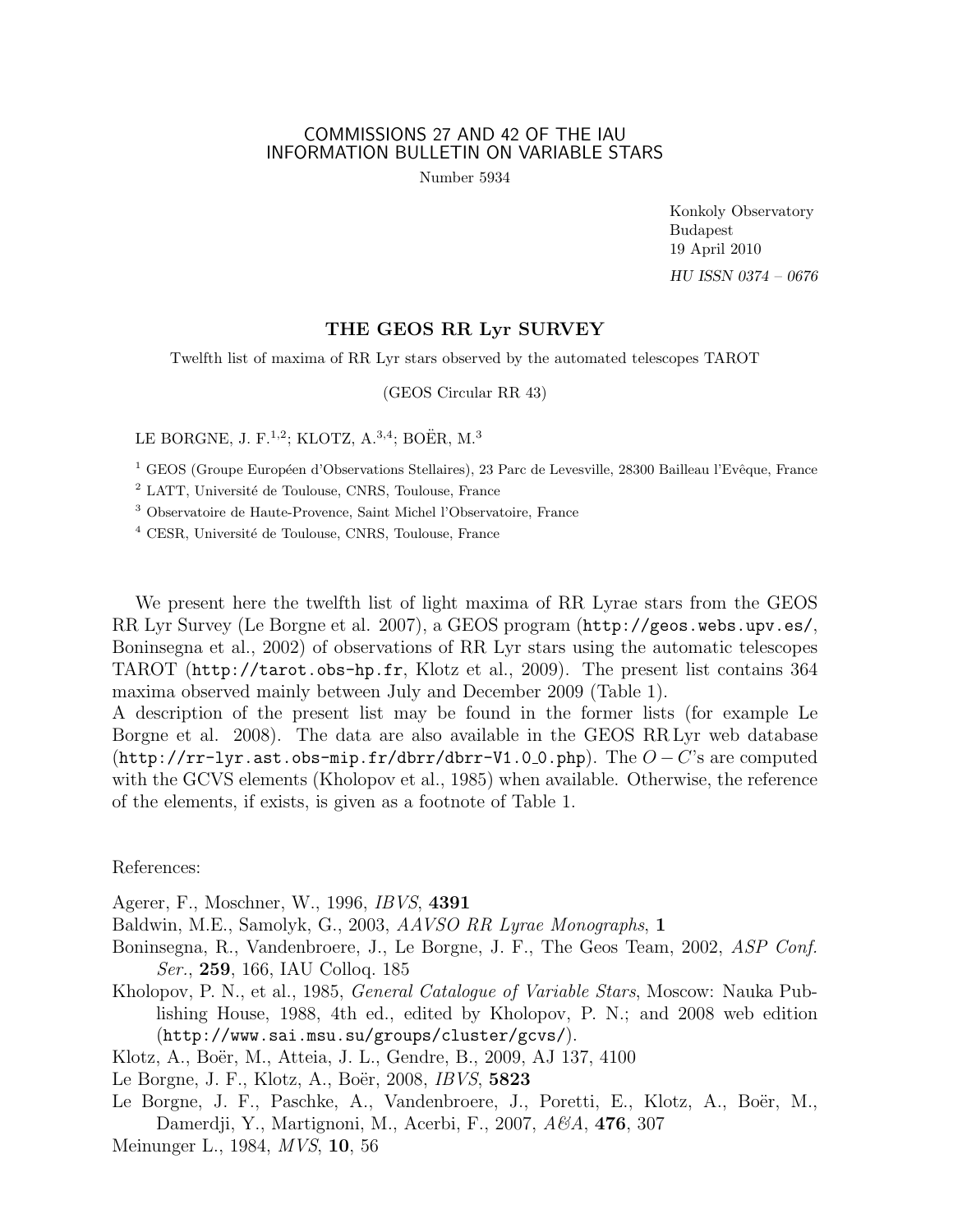Table 1: maxima of RR Lyrae stars

| Variable              | Maximum                | $O-C$    | E      | Obs.           | Variable                       | Maximum               | $\overline{O-C}$ | E      | Obs.           |
|-----------------------|------------------------|----------|--------|----------------|--------------------------------|-----------------------|------------------|--------|----------------|
| star                  | ${\rm HJD}$ $24\ldots$ | (days)   |        |                | star                           | ${\rm HJD}$ $24.$     | (days)           |        |                |
| SW And                | 55045.523±0.002        | $-0.796$ | 83462. | $\overline{C}$ | TT Cnc                         | 55156.488±0.004       | 0.114            | 26998. | $\overline{C}$ |
| SW And                | 55088.426±0.002        | $-0.794$ | 83559. | $\mathcal{C}$  | $\operatorname{TT}$ Cnc        | 55191.405±0.003       | 0.097            | 27060. | $\mathbf C$    |
| SW And                | $55156.532 \pm 0.002$  | $-0.800$ | 83713. | $\mathbf C$    | AA CMi                         | 55175.489±0.002       | 0.066            | 39047. | $\mathbf C$    |
| SW And                | 55158.299±0.002        | $-0.802$ | 83717. | $\mathbf C$    | AA CMi                         | 55184.538±0.003       | 0.065            | 39066. | $\mathbf C$    |
| XX And                | 55044.489±0.003        | 0.241    | 22078. | $\mathbf C$    | IU Car                         | 55131.641±0.005       | 0.285            | 18227. | ${\rm LS}$     |
| XX And                | $55078.461{\pm}0.003$  | 0.243    | 22125. | $\mathbf C$    | IU Car                         | 55139.748±0.004       | 0.284            | 18238. | LS             |
| XX And                | 55180.370±0.004        | 0.245    | 22266. | $\mathcal{C}$  | IU Car                         | 55148.586±0.003       | 0.276            | 18250. | ${\rm LS}$     |
| AT And                | 55078.390±0.004        | $-0.002$ | 20643. | $\mathcal{C}$  | V363 $\rm Cas$                 | 55044.568±0.005       | 0.599            | 34584. | $\mathbf C$    |
| AT And                | 55086.411±0.004        | $-0.001$ | 20656. | $\mathbf C$    | V363 Cas                       | 55078.458±0.004       | 0.604            | 34646. | $\mathbf C$    |
| AT And                | 55160.436±0.005        | $-0.005$ | 20776. | $\mathbf C$    | $V363$ Cas                     | 55080.644±0.003       | 0.604            | 34650. | $\mathbf C$    |
| AT And                | 55170.309±0.004        | $-0.003$ | 20792. | $\mathbf C$    | $V363$ Cas                     | $55159.351 \pm 0.006$ | 0.610            | 34794. | $\mathbf C$    |
| CI And                | $55051.562 \pm 0.004$  | 0.117    | 39885. | $\mathbf C$    | RR Cet                         | 55088.514±0.002       | 0.006            | 39613. | $\mathcal{C}$  |
| CI And                | $55052.530 \pm 0.002$  | 0.115    | 39887. | $\mathbf C$    | RR Cet                         | 55157.644±0.004       | 0.008            | 39738. | ${\rm LS}$     |
| $\rm CI~And$          | 55087.427±0.002        | 0.112    | 39959. | $\mathbf C$    | RR Cet                         | 55159.299±0.005       | 0.004            | 39741. | $\mathbf C$    |
| CI And                | $55155.287 \pm 0.002$  | 0.112    | 40099. | $\mathbf C$    | RR Cet                         | 55185.295±0.003       | 0.007            | 39788. | $\mathbf C$    |
| CI And                | 55170.313±0.003        | 0.112    | 40130. | $\mathbf C$    | RU Cet                         | 55093.822±0.003       | 0.094            | 26041. | ${\rm LS}$     |
| $NX$ And <sup>1</sup> | 55180.339±0.004        | 0.002    | 25521. | $\mathbf C$    | $\mathrm{RU}$ Cet              | 55096.761±0.008       | 0.101            | 26046. | ${\rm LS}$     |
| SW Aqr                | 55037.515±0.002        | 0.000    | 65186. | $\mathbf C$    | RU Cet                         | 55140.732±0.004       | 0.101            | 26121. | ${\rm LS}$     |
| SW Aqr                | 55055.427±0.002        | $-0.000$ | 65225. | $\mathbf C$    | RU Cet                         | 55150.706±0.004       | 0.108            | 26138. | ${\rm LS}$     |
| SW Aqr                | 55082.523±0.002        | $-0.003$ | 65284. | $\mathcal{C}$  | $\mathop{\rm RU}\nolimits$ Cet | 55153.629±0.002       | 0.100            | 26143. | ${\rm LS}$     |
| SW Aqr                | 55088.497±0.002        | 0.000    | 65297. | $\mathbf C$    | ${\rm RV}$ Cet                 | 55095.765±0.009       | 0.219            | 25637. | ${\rm LS}$     |
| SX Aqr                | 55033.526±0.003        | $-0.119$ | 28443. | $\mathbf C$    | RV Cet                         | $55155.623 \pm 0.010$ | $\rm 0.231$      | 25733. | LS             |
| SX Aqr                | 55061.384±0.002        | $-0.118$ | 28495. | $\mathbf C$    | ${\rm RV}$ Cet                 | $55168.721 \pm 0.005$ | 0.237            | 25754. | ${\rm LS}$     |
| SX Aqr                | 55085.489±0.002        | $-0.121$ | 28540. | $\mathcal{C}$  | ${\sf RX}$ Cet                 | $55093.733 \pm 0.005$ | $-0.259$         | 26091. | ${\rm LS}$     |
| SX Aqr                | 55095.670±0.005        | $-0.118$ | 28559. | LS             | ${\sf RX}$ Cet                 | 55139.613±0.005       | $-0.274$         | 26171. | ${\rm LS}$     |
| TZ Aqr                | $55043.453 \pm 0.003$  | 0.014    | 30628. | $\mathbf C$    | RX Cet                         | $55151.652 \pm 0.003$ | $-0.283$         | 26192. | ${\rm LS}$     |
| TZ Aqr                | $55056.585 \pm 0.003$  | 0.009    | 30651. | $\mathbf C$    | RZ Cet                         | 55101.672±0.005       | $-0.161$         | 41509. | ${\rm LS}$     |
| TZ Aqr                | 55083.430±0.002        | 0.007    | 30698. | $\mathbf C$    | RZ Cet                         | 55156.300 $\pm$ 0.003 | $-0.169$         | 41616. | $\mathbf C$    |
| YZ Aqr                | $55096.603 \pm 0.003$  | 0.057    | 35751. | LS             | RZ Cet                         | 55157.323±0.002       | $-0.167$         | 41618. | $\mathbf C$    |
| AA Aqr                | 55096.559±0.005        | $-0.125$ | 56411. | ${\rm LS}$     | $\mathbf{R}\mathbf{Z}$ Cet     | $55158.351 \pm 0.003$ | $-0.160$         | 41620. | $\mathcal{C}$  |
| AA Aqr                | $55127.612 \pm 0.003$  | $-0.126$ | 56462. | ${\rm LS}$     | RZ Cet                         | 55170.599±0.003       | $-0.167$         | 41644. | ${\rm LS}$     |
| BN Aqr                | $55056.447 \pm 0.003$  | 0.598    | 36588. | $\mathbf C$    | UU Cet                         | 55093.750 $\pm$ 0.004 | $-0.142$         | 22910. | ${\rm LS}$     |
| BN Aqr                | 55086.505±0.002        | 0.599    | 36652. | $\mathbf C$    | UU Cet                         | 55098.597±0.005       | $-0.143$         | 22918. | ${\rm LS}$     |
| BN Aqr                | 55098.719±0.003        | 0.602    | 36678. | ${\rm LS}$     | UU Cet                         | $55101.624 \pm 0.005$ | $-0.147$         | 22923. | LS             |
| BO Aqr                | $55098.561 \pm 0.005$  | 0.162    | 19419. | ${\rm LS}$     | UU Cet                         | 55127.690±0.003       | $-0.142$         | 22966. | ${\rm LS}$     |
| BR Aqr                | 55090.657±0.004        | $-0.165$ | 36222. | LS             | ${\rm RW}$ Col $\,$            | 55154.654±0.004       | 0.089            | 51671. | ${\rm LS}$     |
| $CP$ Aqr              | 55029.445±0.002        | $-0.116$ | 36998. | $\mathbf C$    | RW Col                         | 55155.743±0.005       | 0.120            | 51673. | ${\rm LS}$     |
| $CP$ Aqr              | 55035.469±0.002        | $-0.116$ | 37011. | $\mathcal{C}$  | ${\rm RX}$ Col $\,$            | 55162.699±0.003       | 0.167            | 44357. | ${\rm LS}$     |
| ${\rm CP}$ Aqr        | 55081.345±0.002        | $-0.118$ | 37110. | C              | RX Col                         | 55187.620±0.002       | 0.138            | 44399. | LS             |
| $CP$ Aqr              | $55097.561 \pm 0.003$  | $-0.121$ | 37145. | LS             | RY Col                         | 55149.770±0.003       | $-0.177$         | 43519. | ${\rm LS}$     |
| GP Aqr                | $55045.520 \pm 0.004$  |          |        | $\mathbf C$    | RY Col                         | 55151.680±0.002       | $-0.183$         | 43523. | ${\rm LS}$     |
| GP Aqr                | 55056.461±0.005        |          |        | $\mathbf C$    | $\mathop{\rm RY}\nolimits$ Col | 55164.602±0.003       | $-0.190$         | 43550. | LS             |
| GP Aqr                | 55086.432±0.005        |          |        | $\mathbf C$    | RY Col                         | 55175.607±0.002       | $-0.198$         | 43573. | ${\rm LS}$     |
| GP Aqr                | $55094.543 \pm 0.004$  |          |        | LS             | AV Col                         | 55153.754±0.003       |                  |        | LS             |
| GP Aqr                | 55098.598±0.005        |          |        | LS             | AV Col                         | $55162.662 \pm 0.002$ |                  |        | ${\rm LS}$     |
| OX Aqr                | 55095.872±0.009        |          |        | ${\rm LS}$     | AV Col                         | $55168.753\pm0.002$   |                  |        | ${\rm LS}$     |
| OX Aqr                | 55129.716±0.006        |          |        | ${\rm LS}$     | AV Col                         | $55169.691 \pm 0.003$ |                  |        | ${\rm LS}$     |
| AA Aql                | 55083.398±0.002        | 0.035    | 84956. | $\mathcal{C}$  | AV Col                         | 55178.597±0.002       |                  |        | ${\rm LS}$     |
| AA Aql                | $55088.463 \pm 0.002$  | 0.035    | 84970. | $\mathcal{C}$  | AV Col                         | 55185.630±0.002       |                  |        | ${\rm LS}$     |
| V341 Aql              | 55029.474±0.002        | 0.035    | 23932. | $\mathcal{C}$  | UY Cyg                         | 55017.466±0.003       | 0.063            | 58112. | $\mathbf C$    |
| V341 Aql              | 55055.484±0.003        | 0.035    | 23977. | $\mathcal{C}$  | UY Cyg                         | 55026.437±0.003       | 0.063            | 58128. | $\mathbf C$    |
| X Ari                 | $55088.599 \pm 0.003$  | 0.362    | 26883. | $\mathcal{C}$  | UY Cyg                         | 55035.403±0.004       | 0.057            | 58144. | $\mathbf C$    |
| X Ari                 | $55159.575 \pm 0.003$  | 0.364    | 26992. | $\mathcal{C}$  | UY Cyg                         | 55081.385±0.003       | 0.061            | 58226. | $\mathcal{C}$  |
| TZ Aur                | 55157.472±0.002        | 0.016    | 90011. | $\mathcal{C}$  | UY Cyg                         | 55086.430±0.002       | 0.060            | 58235. | $\mathcal{C}$  |
| TZ Aur                | 55159.430±0.002        | 0.015    | 90016. | $\mathcal{C}$  | $\rm XZ$ Cyg $^2$              | $55025.521{\pm}0.003$ | 0.006            | 13834. | C              |
| AH Cam                | 55162.406±0.001        | $-0.447$ | 44567. | $\mathcal{C}$  | $\rm XZ$ Cy<br>g $^2$          | $55033.443{\pm}0.003$ | $-0.004$         | 13851. | C              |
|                       |                        |          |        |                |                                |                       |                  |        |                |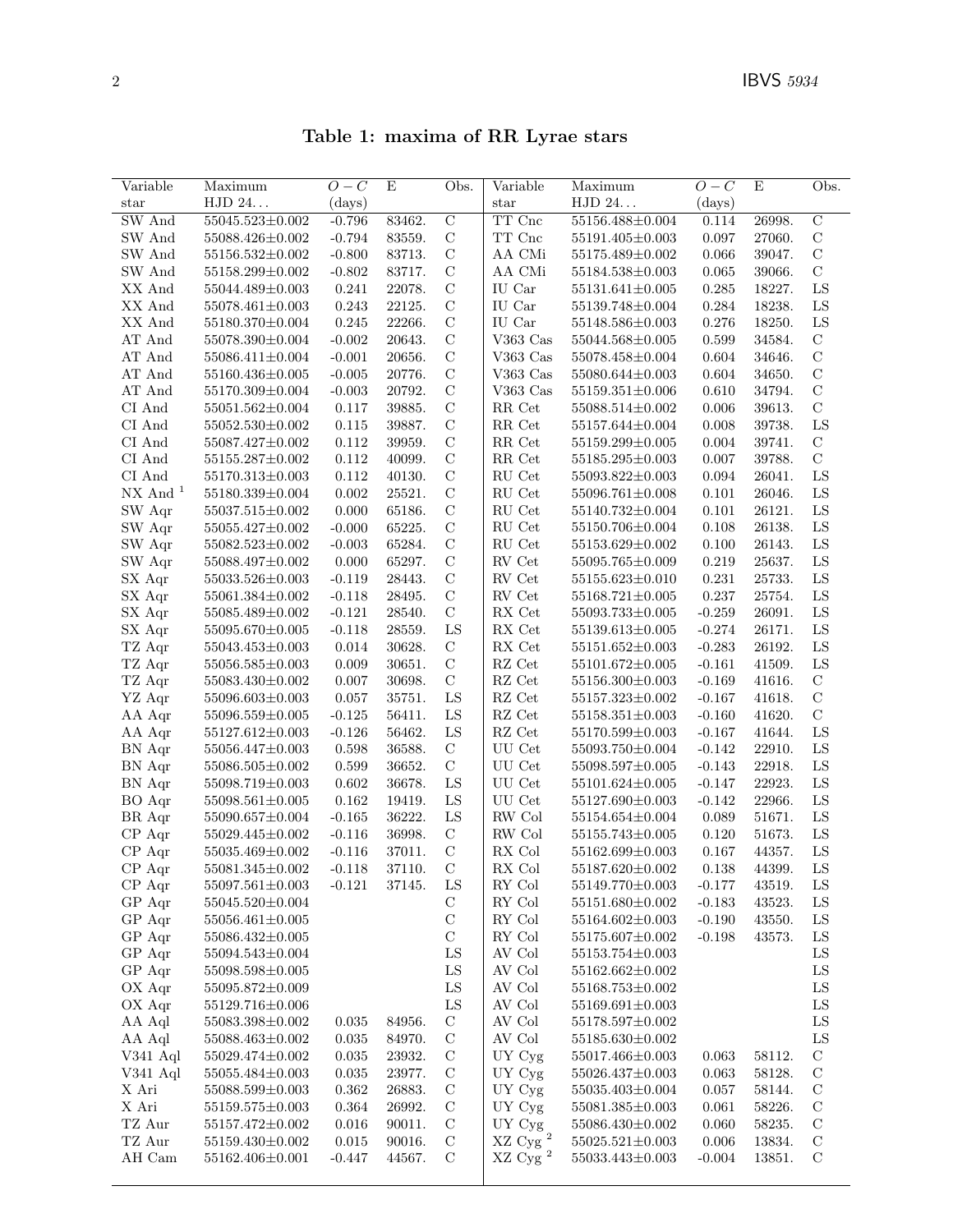| Variable                          | Maximum               | $O-C$       | E      | Obs.           | Variable                | Maximum                | $O-C$    | E      | Obs.            |
|-----------------------------------|-----------------------|-------------|--------|----------------|-------------------------|------------------------|----------|--------|-----------------|
| star                              | HJD 24                | (days)      |        |                | star                    | ${\rm HJD}$ $24\ldots$ | (days)   |        |                 |
| $\overline{\mathbf{c}}$<br>XZ Cyg | 55047.434±0.002       | $-0.011$    | 13881. | $\overline{C}$ | $\overline{BB}$ Eri     | $55149.663 \pm 0.002$  | 0.242    | 27356. | $\overline{LS}$ |
| $\rm XZ$ Cyg $^2$                 | 55080.576±0.003       | 0.002       | 13952. | $\mathcal C$   | BB Eri                  | $55165.626 \pm 0.005$  | 0.248    | 27384. | ${\rm LS}$      |
| $\rm XZ$ Cyg $^2$                 | 55082.444±0.004       | 0.004       | 13956. | $\mathcal{C}$  | BB Eri                  | 55169.610±0.002        | 0.243    | 27391. | LS              |
| DM Cyg                            | 55017.470±0.002       | 0.070       | 29617. | $\mathbf C$    | RX For                  | 55095.747±0.009        | 0.001    | 25555. | ${\rm LS}$      |
| DM Cyg                            | 55043.494±0.002       | 0.063       | 29679. | $\mathbf C$    | RX For                  | 55129.776±0.003        | $-0.017$ | 25612. | ${\rm LS}$      |
| DM Cyg                            | 55048.535±0.002       | 0.066       | 29691. | $\mathbf C$    | RX For                  | 55153.644±0.004        | $-0.042$ | 25652. | ${\rm LS}$      |
| DM Cyg                            | 55054.412±0.002       | 0.065       | 29705. | $\mathcal{C}$  | SS For                  | $55122.601 \pm 0.004$  | $-0.142$ | 33211. | ${\rm LS}$      |
| DM Cyg                            | 55085.483±0.002       | 0.066       | 29779. | $\mathcal C$   | SS For                  | 55166.699±0.003        | $-0.138$ | 33300. | ${\rm LS}$      |
| DM Cyg                            | 55087.581±0.003       | 0.065       | 29784. | $\mathbf C$    | SS For                  | 55167.692±0.005        | $-0.135$ | 33302. | ${\rm LS}$      |
| V939 Cyg $^3$                     | 55033.465±0.009       | $\,0.013\,$ | 13534. | $\mathbf C$    | $\rm SS\ for$           | 55168.683±0.004        | $-0.135$ | 33304. | ${\rm LS}$      |
| V939 Cyg $^3$                     | $55047.439{\pm}0.003$ | $\,0.036\,$ | 13570. | $\mathbf C$    | SW For                  | 55132.752±0.006        | 0.427    | 25865. | ${\rm LS}$      |
|                                   |                       |             |        |                |                         |                        |          |        | ${\rm LS}$      |
| DX Del                            | 55037.481±0.002       | 0.061       | 33156. | $\mathbf C$    | SW For                  | 55140.791±0.009        | 0.429    | 25875. |                 |
| DX Del                            | 55038.426±0.002       | 0.060       | 33158. | $\mathcal{C}$  | SW For                  | 55149.629±0.003        | 0.425    | 25886. | ${\rm LS}$      |
| DX Del                            | 55044.568±0.003       | 0.058       | 33171. | $\mathcal{C}$  | SW For                  | 55169.722±0.006        | 0.425    | 25911. | LS              |
| ${\rm D}X$ Del                    | $55046.460{\pm}0.004$ | 0.060       | 33175. | $\mathbf C$    | ${\rm SX\ For}$         | $55101.711 \pm 0.005$  | 0.043    | 26338. | ${\rm LS}$      |
| DX Del                            | 55056.389±0.002       | 0.064       | 33196. | $\mathbf C$    | SX For                  | 55158.618±0.003        | 0.048    | 26432. | ${\rm LS}$      |
| DX Del                            | 55081.433±0.002       | 0.059       | 33249. | $\mathbf C$    | SX For                  | 55164.669±0.003        | 0.046    | 26442. | ${\rm LS}$      |
| RT Dor                            | 55129.707±0.002       | $-0.072$    | 50457. | ${\rm LS}$     | SX For                  | 55170.729±0.003        | 0.052    | 26452. | ${\rm LS}$      |
| $\mathop{\rm RT}$ Dor             | 55140.810±0.004       | $-0.074$    | 50480. | ${\rm LS}$     | SX For                  | 55184.647±0.005        | 0.047    | 26475. | ${\rm LS}$      |
| RT Dor                            | 55153.848±0.004       | $-0.072$    | 50507. | ${\rm LS}$     | RR Gem                  | 55180.413±0.004        | $-0.420$ | 34793. | $\mathbf C$     |
| VW Dor                            | 55106.767±0.002       | $-0.118$    | 29315. | ${\rm LS}$     | SZ Gem                  | 55177.429±0.003        | $-0.060$ | 55840. | $\mathcal{C}$   |
| VW Dor                            | 55138.717±0.002       | $-0.122$    | 29371. | ${\rm LS}$     | SZ Gem                  | 55191.459±0.002        | $-0.062$ | 55868. | $\mathcal{C}$   |
| VW Dor                            | 55158.692±0.003       | $-0.119$    | 29406. | ${\rm LS}$     | SZ Gem                  | 55192.463±0.002        | $-0.060$ | 55870. | $\mathcal{C}$   |
| VW Dor                            | $55182.652 \pm 0.003$ | $-0.124$    | 29448. | LS             | GI Gem                  | 55157.645±0.002        | 0.069    | 57265. | $\mathcal{C}$   |
| VW Dor                            | 55187.794±0.003       | $-0.118$    | 29457. | LS             | GI Gem                  | $55158.511 \pm 0.001$  | 0.069    | 57267. | $\mathcal{C}$   |
| RW Dra                            | 55024.526±0.002       | 0.206       | 35327. | $\mathbf C$    | GI Gem                  | 55160.678±0.004        | 0.070    | 57272. | $\mathbf C$     |
| XZ Dra                            | 55021.433±0.003       | $-0.126$    | 27478. | $\mathbf C$    | RW Gru                  | 55093.569±0.003        | $-0.148$ | 37676. | LS              |
| $\rm XZ$ Dra                      | 55042.392±0.002       | $-0.132$    | 27522. | $\mathbf C$    | RW Gru                  | 55099.627±0.005        | $-0.143$ | 37687. | LS              |
| XZ Dra                            | 55050.488±0.002       | $-0.137$    | 27539. | $\mathbf C$    | $\operatorname{TW}$ Her | $55022.521 \pm 0.003$  | $-0.011$ | 83777. | $\mathbf C$     |
| $\rm BC~Dra$                      | 55016.468±0.007       | 0.091       | 17702. | $\mathbf C$    | TW Her                  | 55024.518±0.002        | $-0.012$ | 83782. | $\mathcal{C}$   |
| BC Dra                            | 55047.415±0.005       | 0.096       | 17745. | $\mathcal{C}$  | TW Her                  | 55034.511±0.002        | $-0.009$ | 83807. | $\mathcal{C}$   |
|                                   |                       |             |        |                |                         |                        |          |        | $\mathcal{C}$   |
| BC Dra                            | 55054.603±0.005       | 0.088       | 17755. | $\mathbf C$    | TW Her                  | 55046.495±0.002        | $-0.013$ | 83837. |                 |
| $\operatorname{BC}$ Dra           | 55057.477±0.006       | 0.084       | 17759. | $\mathcal{C}$  | $\operatorname{TW}$ Her | $55050.490{\pm}0.002$  | $-0.014$ | 83847. | $\mathcal C$    |
| $\rm BC~Dra$                      | 55085.549±0.006       | 0.092       | 17798. | $\mathbf C$    | VX Her                  | $55020.501 \pm 0.002$  | $-0.431$ | 73062. | $\mathcal{C}$   |
| BC Dra                            | 55155.348±0.006       | 0.092       | 17895. | $\mathbf C$    | VX Her                  | 55021.412±0.002        | $-0.431$ | 73064. | $\mathbf C$     |
| $\operatorname{BC}$ Dra           | 55159.660±0.007       | $0.087\,$   | 17901. | $\mathcal{C}$  | VZ Her                  | 55022.505±0.002        | 0.069    | 41409. | $\mathcal{C}$   |
| BC Dra                            | 55160.386±0.007       | $\,0.093\,$ | 17902. | $\mathbf C$    | DL Her                  | 55038.507±0.002        | 0.041    | 28447. | $\mathcal{C}$   |
| $\rm BC~Dra$                      | 55168.299±0.003       | 0.091       | 17913. | $\mathbf C$    | $V650$ Her              | 55021.397±0.002        | 0.029    | 30021. | $\mathcal{C}$   |
| BC Dra                            | 55170.457±0.008       | 0.090       | 17916. | $\mathcal{C}$  | UU Hor                  | 55127.659±0.002        | 0.163    | 47236. | LS              |
| BD Dra                            | $55023.498{\pm}0.002$ | 0.688       | 22491. | $\mathbf C$    | UU Hor                  | $55165.637{\pm}0.003$  | 0.164    | 47295. | ${\rm LS}$      |
| BD Dra                            | 55026.444±0.002       | 0.689       | 22496. | $\mathbf C$    | DD Hya                  | 55160.500±0.002        | $-0.163$ | 26835. | $\mathbf C$     |
| BD Dra                            | 55043.482±0.005       | 0.645       | 22525. | C              | DD Hya                  | 55162.508±0.003        | $-0.162$ | 26839. | $\mathcal{C}$   |
| BD Dra                            | 55079.454±0.003       | 0.685       | 22586. | $\mathcal{C}$  | DD Hya                  | 55167.528±0.002        | $-0.160$ | 26849. | $\mathcal{C}$   |
| BD Dra                            | 55080.629±0.002       | 0.681       | 22588. | $\mathbf C$    | RR Leo                  | $55167.661 \pm 0.002$  | 0.102    | 26243. | $\mathcal{C}$   |
| BD Dra                            | 55155.433±0.004       | $0.676\,$   | 22715. | $\mathcal{C}$  | V LMi                   | 55157.598±0.004        | 0.038    | 65501. | $\mathcal{C}$   |
| BD Dra                            | 55159.525±0.004       | 0.644       | 22722. | $\mathcal{C}$  | U Lep                   | 55132.798±0.005        | 0.048    | 23699. | LS              |
| BK Dra                            | 55016.506±0.002       | $-0.155$    | 49813. | $\mathbf C$    | U Lep                   | 55149.657±0.002        | 0.044    | 23728. | LS              |
| BK Dra                            | 55038.410±0.002       | $-0.158$    | 49850. | $\mathcal{C}$  | U Lep                   | 55181.641±0.004        | 0.047    | 23783. | LS              |
| BK Dra                            | 55048.476±0.002       | $-0.157$    | 49867. | $\mathbf C$    | TT Lyn                  | $55155.653\pm0.008$    | $-0.037$ | 30973. | $\mathbf C$     |
| ${\rm RX}$ Eri                    | 55149.648±0.004       | $-0.010$    | 56973. | ${\rm LS}$     | TT Lyn                  | 55167.596±0.002        | $-0.043$ | 30993. | $\mathcal{C}$   |
| RX Eri                            | 55159.629±0.004       | $-0.012$    | 56990. | LS             | TT Lyn                  | $55192.692 \pm 0.005$  | $-0.039$ | 31035. | $\mathcal{C}$   |
| RX Eri                            | 55180.775±0.003       | $-0.007$    | 57026. | LS             | TW Lyn                  | $55155.558 \pm 0.005$  | 0.066    | 21029. | $\mathcal{C}$   |
| $\mathrm{SV}\ \mathrm{Eri}$       | 55098.812±0.005       | $0.816\,$   | 27383. | LS             | TW Lyn                  | 55157.475±0.003        | 0.056    | 21033. | C               |
| SV Eri                            | 55151.625±0.004       | 0.808       | 27457. | LS             | TW Lyn                  | $55158.441 \pm 0.003$  | 0.058    | 21035. | $\mathcal{C}$   |
|                                   |                       |             |        |                |                         |                        |          |        |                 |
| SV Eri                            | 55158.777±0.007       | 0.822       | 27467. | LS             | TW Lyn                  | $55183.497 \pm 0.003$  | 0.057    | 21087. | $\mathcal{C}$   |
| BB Eri                            | $55129.719{\pm}0.005$ | 0.245       | 27321. | LS             | RZ Lyr                  | $55035.520 \pm 0.004$  | $-0.016$ | 27095. | $\mathbf C$     |

Table 1 (cont.): maxima of RR Lyrae stars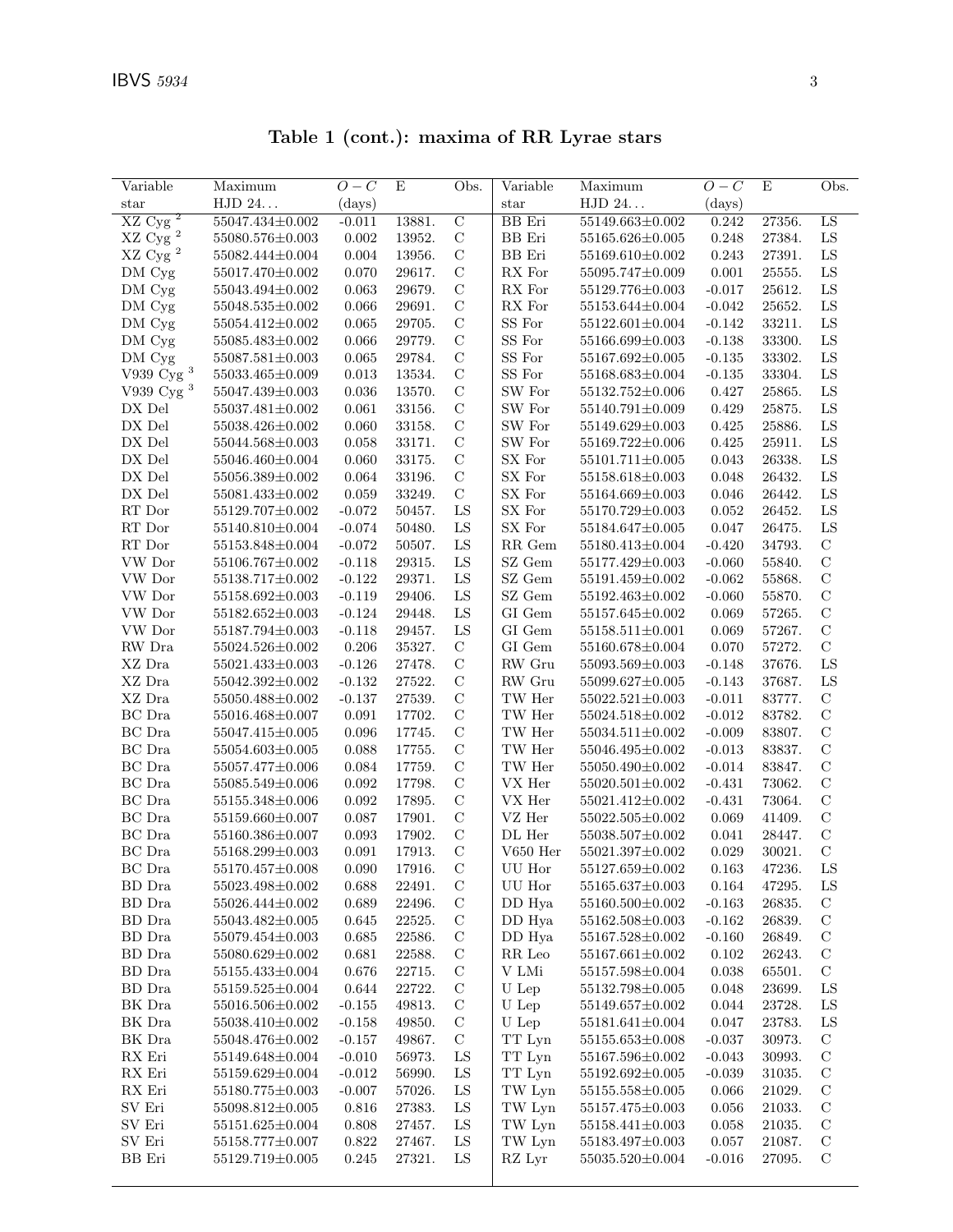Table 1 (cont.): maxima of RR Lyrae stars

| Variable       | Maximum               | $O-C$       | E      | Obs.           | Variable                | Maximum                 | $O-C$    | Ε      | Obs.           |
|----------------|-----------------------|-------------|--------|----------------|-------------------------|-------------------------|----------|--------|----------------|
| star           | HJD 24                | (days)      |        |                | star                    | HJD 24                  | (days)   |        |                |
| RZ Lyr         | 55036.547±0.002       | $-0.012$    | 27097. | $\overline{C}$ | <b>VV</b> Peg           | 55034.443±0.003         | $-0.023$ | 32034. | $\overline{C}$ |
| RZ Lyr         | $55051.362 \pm 0.002$ | $-0.023$    | 27126. | $\mathbf C$    | VV Peg                  | $55057.398{\pm}0.002$   | $-0.023$ | 32081. | $\mathbf C$    |
| AW Lyr         | 55079.443±0.003       | $-0.021$    | 59801. | $\mathbf C$    | VV Peg                  | 55167.287±0.002         | $-0.021$ | 32306. | $\mathbf C$    |
| AW Lyr         | 55080.438±0.002       | $-0.021$    | 59803. | $\mathcal C$   | AV Peg                  | 55059.386±0.002         | 0.124    | 28867. | $\mathcal{C}$  |
| AW Lyr         | 55081.432±0.002       | $-0.022$    | 59805. | $\mathbf C$    | AV Peg                  | 55082.419±0.002         | 0.124    | 28926. | $\mathbf C$    |
| CN Lyr         | $55014.454\pm0.004$   | 0.024       | 25592. | $\mathbf C$    | AV Peg                  | 55083.590±0.002         | 0.124    | 28929. | $\mathbf C$    |
| CN Lyr         | 55021.442±0.005       | 0.018       | 25609. | $\mathcal{C}$  | AV Peg                  | 55087.494±0.002         | 0.125    | 28939. | $\mathbf C$    |
| CN Lyr         | $55023.502 \pm 0.002$ | 0.021       | 25614. | $\mathbf C$    | AV Peg                  | $55166.351 \pm 0.002$   | 0.126    | 29141. | $\mathbf C$    |
| CN Lyr         | $55025.561 \pm 0.003$ | 0.024       | 25619. | $\mathcal{C}$  | BH Peg                  | $55060.522 \pm 0.005$   | $-0.113$ | 24486. | $\mathbf C$    |
| CN Lyr         | 55037.487±0.003       | 0.019       | 25648. | $\mathcal{C}$  | BH Peg                  | 55085.522±0.004         | $-0.111$ | 24525. | $\mathbf C$    |
| CN Lyr         | $55047.362 \pm 0.003$ | 0.021       | 25672. | $\mathcal{C}$  | BH Peg                  | $55155.384 {\pm} 0.005$ | $-0.118$ | 24634. | $\mathbf C$    |
| CN Lyr         | 55049.422±0.003       | 0.024       | 25677. | $\mathbf C$    | CG Peg                  | 55014.476±0.002         | $-0.049$ | 34063. | $\mathcal{C}$  |
| CN Lyr         | 55053.528±0.003       | 0.017       | 25687. | $\mathbf C$    | CG Peg                  | 55034.561±0.002         | $-0.050$ | 34106. | $\mathbf C$    |
| CN Lyr         | $55054.353\pm0.003$   | 0.019       | 25689. | $\mathbf C$    | CG Peg                  | 55048.576±0.003         | $-0.050$ | 34136. | $\mathbf C$    |
| CN Lyr         | $55056.411 \pm 0.004$ | 0.020       | 25694. | $\mathbf C$    | $CG$ $Peg$              | 55083.610±0.003         | $-0.051$ | 34211. | $\mathcal{C}$  |
| CN Lyr         | 55079.454±0.005       | 0.025       | 25750. | $\mathcal C$   | CG Peg                  | 55084.544±0.002         | $-0.051$ | 34213. | $\mathcal{C}$  |
| CR Lyr         | 55034.579±0.004       | $-0.026$    | 51224. | $\mathbf C$    | $CG$ $Peg$              | 55157.416±0.004         | $-0.053$ | 34369. | $\mathbf C$    |
| CR Lyr         | 55035.559±0.003       | $-0.033$    | 51226. | $\mathcal{C}$  | $\mathrm{CV}$ Peg       | 55057.420±0.005         | $-0.057$ | 53853. | $\mathcal{C}$  |
| CR Lyr         | 55036.543±0.002       | $-0.035$    | 51228. | $\mathbf C$    | DZ Peg                  | 55046.479±0.002         | 0.161    | 34832. | $\mathbf C$    |
| CR Lyr         | 55037.526±0.003       | $-0.039$    | 51230. | $\mathbf C$    | DZ Peg                  | 55060.447±0.002         | 0.160    | 34855. | $\mathbf C$    |
| $CR$ Lyr       | 55038.515±0.002       | $-0.037$    | 51232. | $\mathcal{C}$  | DZ Peg                  | 55085.349±0.002         | 0.161    | 34896. | $\mathbf C$    |
| CR Lyr         | 55045.415±0.005       | $-0.045$    | 51246. | $\mathcal{C}$  | DZ Peg                  | 55156.409±0.002         | 0.162    | 35013. | $\mathbf C$    |
| CR Lyr         | $55047.391 \pm 0.003$ | $-0.043$    | 51250. | $\mathbf C$    | DZ Peg                  | 55170.375±0.003         | 0.159    | 35036. | $\mathbf C$    |
| CR Lyr         | 55048.380±0.004       | $-0.041$    | 51252. | $\mathbf C$    | AR Per                  | 55156.389±0.002         | 0.057    | 65608. | $\mathbf C$    |
| CR Lyr         | 55049.366±0.004       | $-0.041$    | 51254. | $\mathbf C$    | ${\rm AR}$ Per          | 55159.369±0.004         | 0.059    | 65615. | $\mathbf C$    |
| CR Lyr         | 55079.471±0.005       | $-0.035$    | 51315. | $\mathbf C$    | AR Per                  | 55162.348±0.001         | 0.059    | 65622. | $\mathbf C$    |
| IO Lyr         | $55027.501{\pm}0.003$ | $-0.032$    | 26699. | $\mathcal{C}$  | RV Phe                  | 55099.756±0.003         | $-0.190$ | 22106. | LS             |
| IO Lyr         | $55049.431{\pm}0.002$ | $-0.032$    | 26737. | $\mathbf C$    | RV Phe                  | 55151.642±0.003         | $-0.192$ | 22193. | ${\rm LS}$     |
| IO Lyr         | 55060.393±0.002       | $-0.036$    | 26756. | $\mathcal{C}$  | TZ Phe                  | 55092.781±0.006         |          |        | ${\rm LS}$     |
| V340 Lyr       | $55035.551 \pm 0.003$ | $-0.044$    | 42996. | $\mathcal{C}$  | $\operatorname{TZ}$ Phe | 55097.712±0.005         |          |        | ${\rm LS}$     |
| Z Mic          | 55092.624±0.003       | $-0.125$    | 22993. | LS             | TZ Phe                  | 55158.649±0.005         |          |        | LS             |
| Z Mic          | $55099.665 \pm 0.005$ | $-0.128$    | 23005. | LS             | TZ Phe                  | 55166.648±0.004         |          |        | ${\rm LS}$     |
| RY Oct         | $55132.653\pm0.005$   | 0.081       | 48175. | LS             | U Pic                   | 55127.777±0.003         | 0.067    | 30568. | ${\rm LS}$     |
| RY Oct         | 55150.696±0.005       | 0.093       | 48207. | LS             | U Pic                   | 55131.739±0.002         | 0.066    | 30577. | ${\rm LS}$     |
| RY Oct         | 55154.630±0.002       | 0.083       | 48214. | ${\rm LS}$     | U Pic                   | 55139.667±0.003         | 0.067    | 30595. | ${\rm LS}$     |
| SS Oct         | 55094.833±0.003       | $-0.034$    | 43540. | LS             | U Pic                   | 55154.638±0.002         | 0.066    | 30629. | LS             |
| $\rm SS~Oct$   | $55106.649 \pm 0.004$ | $-0.033$    | 43559. | ${\rm LS}$     | ${\cal U}$ Pic          | 55157.725±0.003         | 0.070    | 30636. | ${\rm LS}$     |
| SS Oct         | 55129.660±0.003       | $-0.030$    | 43596. | LS             | ${\cal U}$ Pic          | 55169.610±0.002         | 0.065    | 30663. | ${\rm LS}$     |
| SS Oct         | $55149.566 \pm 0.003$ | $-0.022$    | 43628. | LS             | U Pic                   | 55180.622±0.004         | 0.068    | 30688. | LS             |
| SS Oct         | 55162.621±0.002       | $-0.025$    | 43649. | LS             | ${\cal U}$ Pic          | 55187.667±0.003         | 0.067    | 30704. | ${\rm LS}$     |
| ${\rm SS}$ Oct | 55167.599±0.003       | $-0.022$    | 43657. | LS             | HH Pup                  | 55157.772±0.003         | 0.009    | 42630. | LS             |
| UW Oct         | $55097.749{\pm}0.005$ | $-0.010$    | 46706. | LS             | HH Pup                  | 55195.676±0.003         | 0.011    | 42727. | LS             |
| UW Oct         | 55122.637±0.003       | $-0.013$    | 46762. | ${\rm LS}$     | HK Pup                  | 55180.657±0.004         | $-0.281$ | 25295. | LS             |
| UW Oct         | 55138.636±0.003       | $-0.016$    | 46798. | LS             | X Ret                   | 55094.783±0.005         | 0.225    | 31822. | ${\rm LS}$     |
| UW Oct         | 55162.642±0.003       | $-0.012$    | 46852. | LS             | X Ret                   | 55132.682±0.003         | 0.241    | 31899. | LS             |
| $V455$ Oph     | $55022.391 \pm 0.004$ | $-0.278$    | 29057. | $\mathcal{C}$  | V1646 Sgr               | 55107.587±0.003         | 0.173    | 38173. | ${\rm LS}$     |
| $V455$ Oph     | 55027.392±0.003       | $-0.270$    | 29068. | $\mathbf C$    | UZ Scl                  | $55094.721 \pm 0.005$   | 0.037    | 35586. | ${\rm LS}$     |
| TY Pav         | $55122.523 \pm 0.005$ | $0.228\,$   | 19130. | LS             | VW Scl                  | 55092.732±0.004         | $-0.005$ | 53401. | ${\rm LS}$     |
| BN Pav         | 55090.525±0.004       | $-0.106$    | 47171. | LS             | VW Scl                  | 55139.727±0.005         | $-0.014$ | 53493. | ${\rm LS}$     |
| BP Pav         | 55121.579±0.002       | $-0.141$    | 49846. | LS             | VW Scl                  | $55157.612 \pm 0.002$   | $-0.011$ | 53528. | ${\rm LS}$     |
| BP Pav         | 55131.595±0.002       | 0.201       | 49864. | LS             | VW Scl                  | 55158.636±0.002         | $-0.009$ | 53530. | LS             |
| BP Pav         | 55132.649±0.002       | $\rm 0.181$ | 49866. | LS             | VX Scl                  | 55151.705±0.002         | $-0.898$ | 21242. | $_{\rm LS}$    |
| BP Pav         | 55140.558±0.004       | 0.029       | 49881. | LS             | ${\rm VX}$ Scl          | 55167.629±0.004         | $-0.907$ | 21267. | LS             |
| BP Pav         | $55150.572{\pm}0.003$ | $-0.168$    | 49900. | LS             | $\mathbf{AE}$ Scl       | 55128.658±0.010         | 0.252    | 25288. | LS             |
| DN Pav         | $55097.652 \pm 0.002$ | $0.104\,$   | 29703. | LS             | $\mathbf{AE}$ Scl       | $55155.610\pm0.003$     | 0.250    | 25337. | LS             |
| DN Pav         | $55150.588 \pm 0.002$ | 0.106       | 29816. | LS             | $\mathbf{AE}$ Scl       | 55166.605±0.002         |          | 25357. | LS             |
|                |                       |             |        |                |                         |                         | 0.243    |        |                |